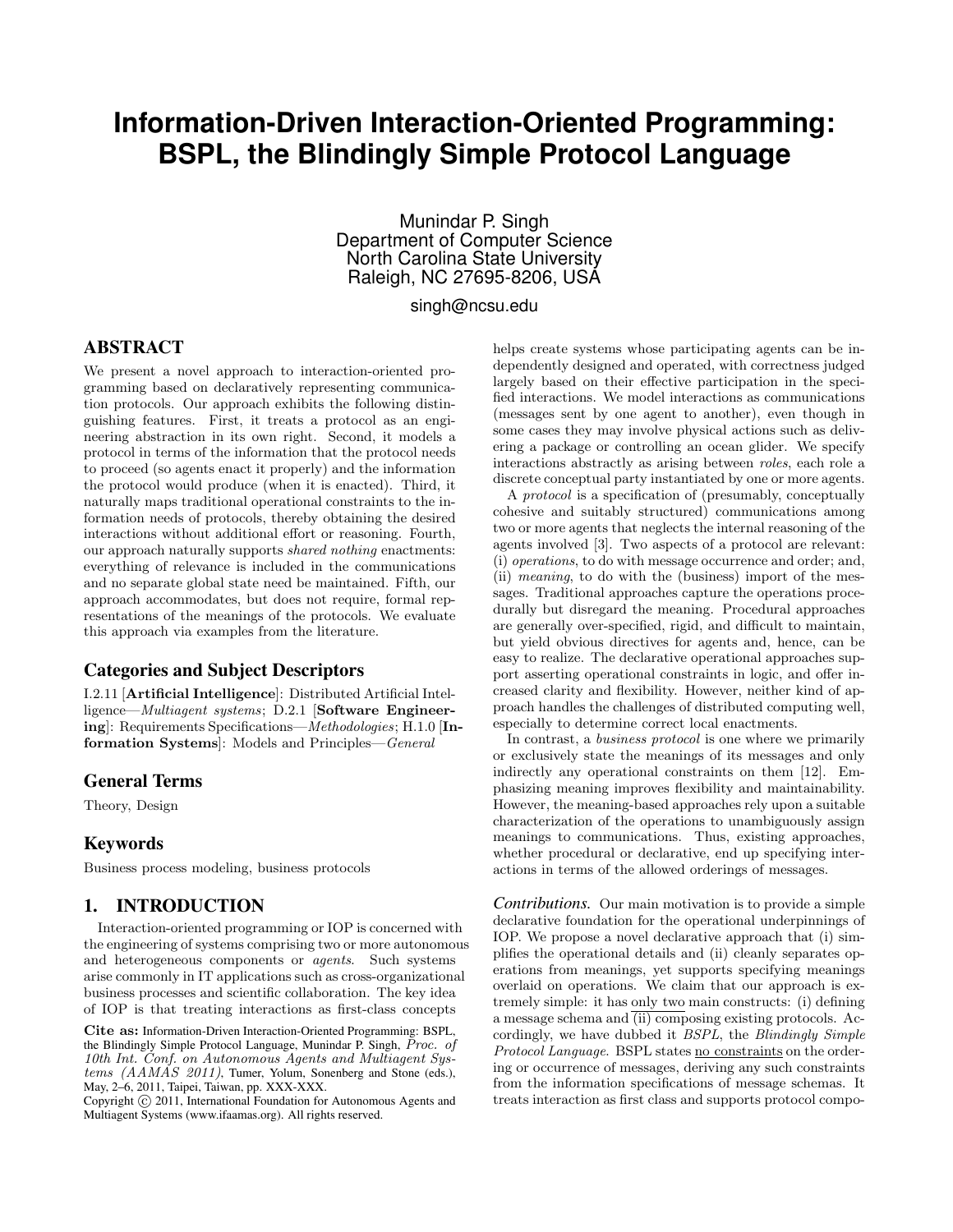sition at its core. BSPL forces specifiers to be clear about the essential constraints, thereby helping them exclude spurious constraints that plague traditional approaches. It supports clear well-formedness conditions under which the specified protocols can be shown to be enactable. We show how BSPL captures a variety of common and subtle protocols.

*Organization.* Section 2 identifies some of the key principles that guide our approach. Section 3 introduces BSPL, including its motivation, syntax, intended semantics and several examples illustrating specification and composition of protocols. Section 4 suggests how a suitable semantics of BSPL may be formalized. Section 5 compares BSPL with two existing approaches based on protocols from the financial domain, demonstrating its advantages. Section 6 discusses related work and some directions for future research.

# 2. PRINCIPLES OF BSPL

The following principles distinguish our approach to IOP.

- Information orientation. In information systems, agents interact with each other because they wish to obtain or convey information. Thus we specify each protocol as involving not only two or more roles but also one or more parameters, which stand in for the actual information items to be exchanged among the agents playing the roles during enactment.
- Explicit causality. The flow of causality is reflected in the flow of information: there are no hidden flows of causality because there are no hidden flows of information. Indeed, if there were any hidden flows, then the very idea of protocols as a basis for IOP would be called into question.
- No state. We need no global repository of state. All the relevant information affecting the notional social state of an interaction is explicit within the protocol—in the values of the parameters of the messages exchanged. No agent's private business logic is relevant, which is a key motivation for IOP.
- Separating structure from meaning. The structure of a protocol is completely characterized by the names of the entities in its specification; the meaning relies upon the values exchanged during enactment. A protocol ought not to constrain the values directly since realizing such constraints would depend upon the implementations of agents. Instead, we would place any relevant constraints in the meaning layer, usually in terms of the commitments of the participants [12].

Putting the above observations together leads us to an extensive treatment of parameters. Parameters on messages are obvious, but we expand them to apply on protocols generally. Crucially, we adorn each parameter of a protocol with a specification of whether the parameter must be an input or an output of the protocol. Importantly, the adornments of the parameters are interpreted with respect to the protocol itself, not with respect to any role of the protocol. Thus, the adornment  $\lceil \mathsf{in} \rceil$  means that the associated parameter must be instantiated so as to enact the protocol, i.e., "exogenously" or "externally" to the protocol. And,  $\lceil \text{out} \rceil$ means that the associated parameter must be instantiated in the course of enacting the protocol—i.e., it is instantiated "endogenously" or "internally" to the protocol. Consider a quote message as part of a price discovery protocol that includes an item description and a price, and may be sent in response to a request for quotes for a particular item. Clearly, for the quote message to be sent, its sender must instantiate all of its parameters. However, from the standpoint of the protocol, the item description is provided from outside the protocol and the price is provided by the protocol to the outside. Thus we would adorn the item description with  $\lceil \mathsf{in} \rceil$  and the price with  $\lceil \mathsf{out} \rceil$ .

As indicated above, parameters and their adornments apply not only to individual messages but to entire protocols. For example, we might model Shipping as involving a parameter address with adornment  $\lceil \mathsf{in} \rceil$ . This indicates that Shipping does not determine the address, but must be "told" it. Conversely, the Window Shopping protocol (involving roles shopper and storefront) would have parameters what and howmuch, each with an adornment  $\lceil \text{out} \rceil$ . This indicates that Window Shopping would yield information about what the STOREFRONT is selling for how much.

Sometimes, the interaction explicitly demands a flow of information. For example, it is not possible for a bank to transfer funds without knowing how much and to what account. Therefore, a transfer message must follow a request that specifies the amount and the account. At other times, we may impose an ordering for "conventional" reasons. For example, although payment and delivery may occur concurrently once the item and price are determined, we may impose an ordering arbitrarily. For example, in a fastfood restaurant the customer pays first and in a traditional restaurant the customer pays at the end. We capture such conventions in our causal ordering by explicitly introducing suitable parameters, e.g., we may model the payment message as having a token adorned  $\lceil \text{out} \rceil$  that is adorned  $\lceil \text{in} \rceil$  on delivery. Another example of a convention is where a buyer must show a proof of age before buying an alcoholic drink. We can introduce a parameter **ageProof** to handle this case.

Our information orientation leads us to make three crucial assumptions, all based on treating a protocol as a conceptual entity or relation [5] whose instances or tuples are its enactments. Protocols are meant to be instantiated multiple times. For example, many agents would use Purchase to buy and sell many items, yielding a distinct instance (tuple) for each enactment. (In passing, we note that although we talk of relations here, practical BSPL settings would often use XML and parameters might be bound to XML documents.)

- Uniqueness. We introduce the notion that some or all of a protocol's parameters define a key, which characterizes the expected uniqueness of the enactment: at most one enactment instance may occur one per key binding.
- Integrity. Analogous to NOT NULL constraints on relations, each required public parameter in a complete protocol enactment must be bound. Otherwise, that means the enactment viewed as a tuple is incomplete.
- Immutability. Each enactment viewed as an entity instance is immutable. That is, the parameters can be bound multiply often, but the different bindings arise in different enactments. Immutability provides robustness against asynchrony, because it ensures bindings are never ambiguous or out of date.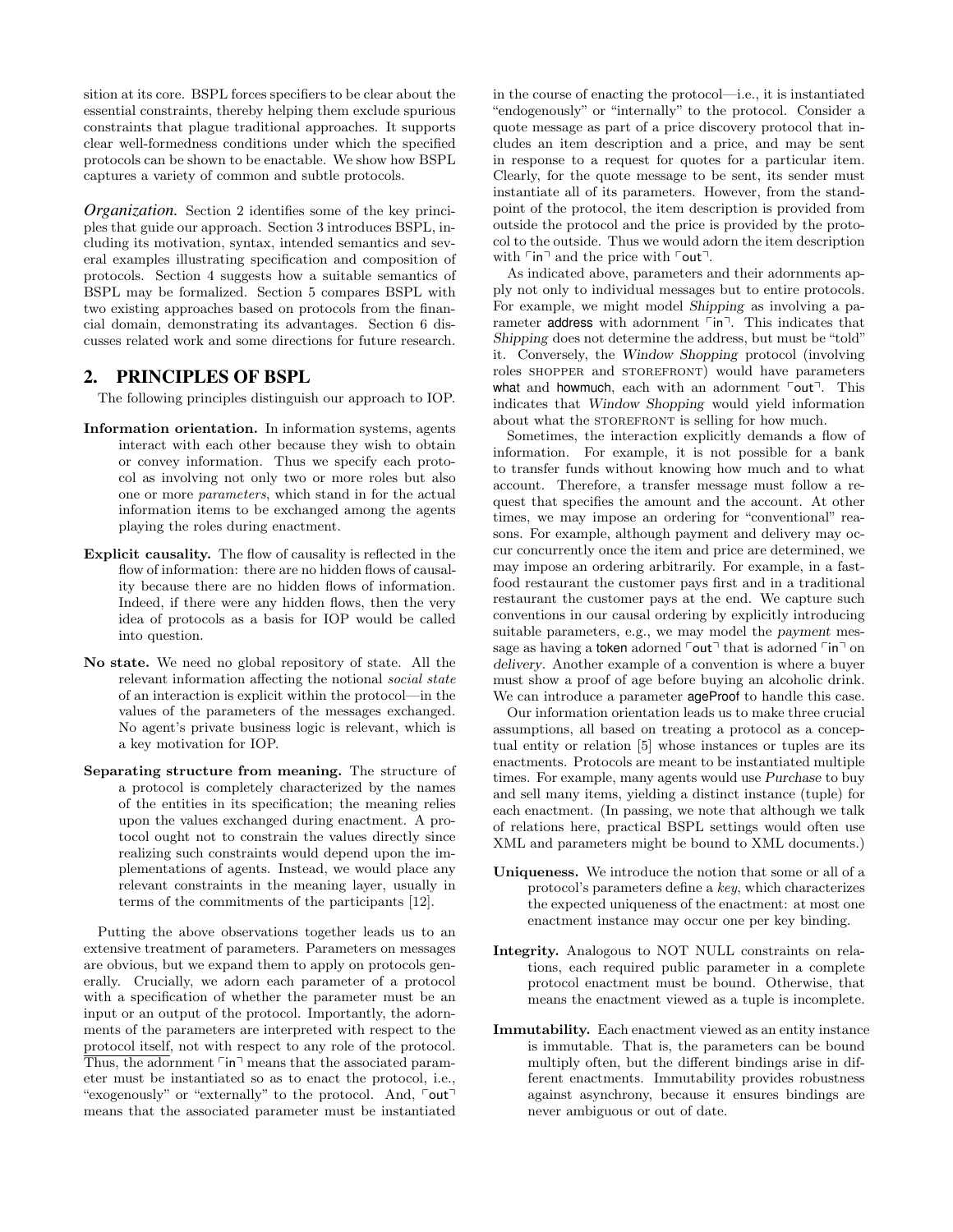Together, the above assumptions delimit an enactment: it must proceed sufficiently to generate at least one tuple of parameter bindings; any additional duplication of parameter values is superfluous. This provides a general, principled basis for termination that contrasts both with procedural approaches (explicit enumeration of terminal states) and meaning-based approaches (termination as achieving a requisite meaning state, such as having no pending unconditional commitments). The latter treats termination the same as never beginning, which is operationally false. Further, it rejects protocols whose main purpose is to create unconditional commitments: thus it would formulate a negotiation protocol as producing conditional commitments, but then all or nearly all of its states would be terminal.

Protocols may be composed [3]. For example, we may define Purchase as a composition of Order, Payment, and Shipping. A fundamental tenet of our approach is that we make no distinction between individual or composite protocols. A composite protocol is expressed, assigned a formal semantics, and enacted the same way as any other protocol. The only difference might be that the constituent protocols generally exist before the design episode and the composite protocols are created during the design episode. As we remarked above, a message is the unit of interaction. Thus a single message is an atomic protocol.

The main benefit of composing protocols is to facilitate the reuse of designs and implementations by supporting multiple ways to compose the same protocols. Further, protocol composition offers a principled basis for adapting crossorganizational process models to capture evolving requirements, as in Desai et al.'s [2] approach.

Each protocol name is unique within our universe of discourse. Each protocol defines a scope (a unique namespace) within which its roles, parameters, and messages are also uniquely named. The roles and parameters of a protocol identify its public interface. In logical terms, a role acts as a kind of parameter, but semantically, they are quite different: a role corresponds to an executing agent whereas a parameter corresponds to a data item.

#### 3. BSPL: LANGUAGE AND PATTERNS

Based on the foregoing, we define a protocol as consisting of exactly one message schema (template) or of the composition of two or more protocols. Although this is mathematically satisfactory, for practical convenience, we define the syntax of BSPL in a somewhat more conventional manner. The following is the syntax along with brief explanations. Superscripts of + and ∗ indicate one or more and zero or more repetitions, respectively. Below,  $\vert$  and  $\vert$  delimit expressions, considered optional if without a superscript. For simplicity, we state cardinality restrictions informally.

For readability, we include some syntactic sugar tokens. In listings, we write reserved keywords in small sans serif, capitalize role names, and write parameters in camel case. In the text, we write message and protocol names Slanted, roles in small caps, and parameters in sans serif. We insert  $\lceil$  and  $\rceil$  as delimiters, as in  $\lceil$ Self  $\mapsto$  Other: hello[ID, name] $\lceil$ .

L1. A protocol declaration consists of exactly one name, two or more roles, one or more parameters, and one or more references to constituent protocols or messages. A nilable parameter, ignored here for brevity, can remain unbound. All the parameters marked key (cannot be nilable) together form the key of this declaration.

Protocol  $\longrightarrow$  Name { role Role<sup>+</sup> parameter  $\lfloor$  Parameter $\lfloor$ key $\lfloor$ [nilable $\rfloor$ ]<sup>+</sup> Reference\*  $\}$ 

 $L_2$ . A reference consists of the name of a protocol appended by the same number of roles and parameters as in its declaration. At least one of the parameters of the reference must be a key parameter of the declaration in which it occurs: this ensures the enactments of the reference relate to those of the current declaration.

 $Reference \longrightarrow Name (Role<sup>+</sup> Parameter<sup>+</sup>)$ 

- L3. Alternatively, a reference is a message schema, and consists of exactly one name along with exactly two roles, one or more parameters (at least one a key parameter of the declaration), and optionally a meaning.  $Reference \longrightarrow Role \mapsto Role : Name$  [ Parameter<sup>+</sup> ]  $|$  means Expression $|$
- L4. Each parameter consists of a name and an optional adornment.

Parameter → Adornment | Name

L<sub>5</sub>. An adornment is generally either  $\lceil \mathsf{in} \rceil$  or  $\lceil \mathsf{out} \rceil$ . It may be  $\lceil$ nil $\rceil$  in a reference to indicate that the adorned parameter is unknown, which can be crucial in some cases.

Adornment  $\longrightarrow$  in | out | nil

Now, we introduce a series of examples of BSPL as a way to informally describe its semantics. We omit the means clauses in our development but revisit them in Section 6.

#### 3.1 Simple Protocol Declarations

Listing 1 demonstrates BSPL to define the simple Pay protocol. Pay consists of two roles and one message consisting of two parameters, ID and amount. We adorn both parameters  $\lceil \mathsf{in} \rceil$  to indicate that they must be known (supplied) to enact Pay. In other words, a multiagent system must enact Pay in combination with some one or more other protocols that determine ID and amount. Because ID is the key, at most one payment may be made for a given ID value.

#### Listing 1: The Pay protocol.

| Pay {<br>role Payer, Payee<br>parameter in ID key, in amount |  |
|--------------------------------------------------------------|--|
| Payer $\mapsto$ Payee: payM [in ID, in amount]               |  |

Listing 2 shows Offer, which serves as a way to generate a price offer. Notice that both item and price are adorned  $\lceil \text{out} \rceil$ , indicating that Offer would compute these parameters endogenously. Here, the BUYER generates item and the seller generates price, since these parameters are adorned  $\lceil \text{out} \rceil$  in messages to be sent by these roles. Thus, Offer can generate the amount (if identified with price) needed to enact Pay. Conversely, ID is adorned  $\lceil \text{in} \rceil$ , meaning that Offer can only be used in combination with another protocol in which ID (suitably renamed if necessary) is adorned  $\lceil \text{out} \rceil$ .

#### Listing 2: The Offer protocol.

O f f e r role Buyer, Seller parameter in ID key, out item, out price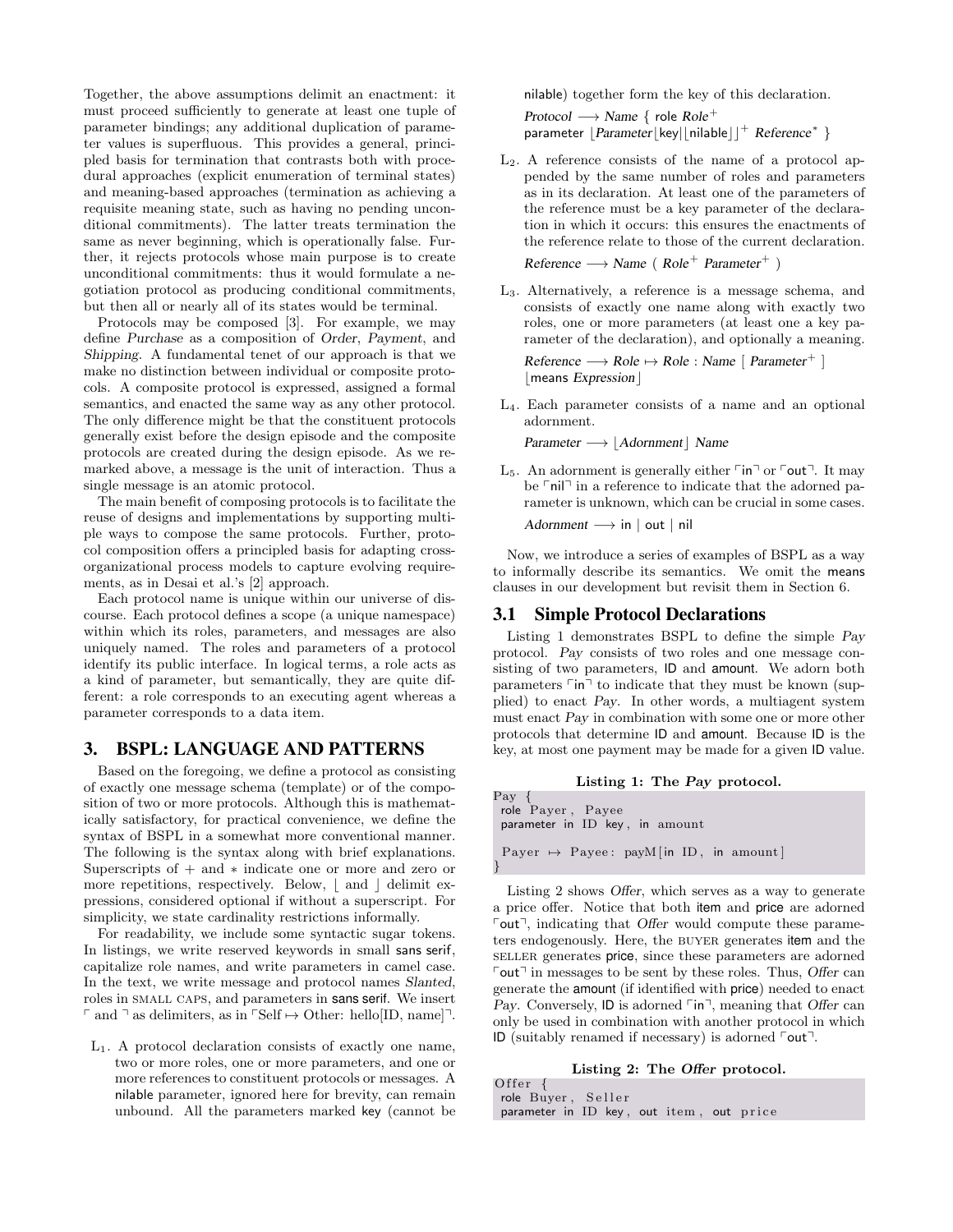```
Buyer \mapsto Seller: rfq [in ID, out item]
 Seller \mapsto Buyer: quote [in ID, in item, out
      p r i c e ]
}
```
Listing 3 shows Order, which as formalized here repeats the entire Offer. Section 3.2 shows how to avoid such redundancy through composition. Notice that Listing 3 includes a parameter rID, which is adorned  $\lceil \text{out} \rceil$  in the protocol's interface as well as in the accept and reject messages. Each of these placements has an important ramification. First, if we were to omit rID from Order's interface, its enactments would complete as soon as quote was sent, because all its parameters would then be bound. In other words, the enactment would complete prematurely. BSPL does not support separately requiring accept or reject, because doing so would violate the principle of explicit causality. Second, the presence of rID in both accept and reject indicates mutual exclusion of those two messages: simply because a parameter cannot be bound more than once in any enactment.

Listing 3: The Order protocol.

```
Order {
role B, S
parameter in ID key, out item, out price, out rID
B \mapsto S: r f q [in ID, out item]
S \rightarrow B: quote [in ID, in item, out price]
B \mapsto S: accept [in ID, in item, in price, out rID]
B \mapsto S: reject in ID, in item, in price, out rID
```
### 3.2 Composing a Protocol

}

}

The power of protocols in modeling arises from the fact that they can be readily composed [3]. BSPL makes no distinction between a protocol that happens to be composed and one that is not. Indeed, each message can be viewed as a protocol in its own right. Listing 4 expresses the message From  $\mapsto$  To: aMessage[in one, out two]<sup> $\exists$ </sup> as a protocol.

```
Listing 4: A message viewed as a protocol.
Message-as-Protocol {
role From , To
parameter in one key , out two key
From \mapsto To: aMessage [in one, out two]
}
```
Taking the same idea further, Listing 5 expresses Order as a composition of Offer and two protocols corresponding to the other messages defined in Listing 3. Even if we changed the role and parameter names, Listings 3 and 5 would remain semantically identical.

Listing 5: Order expressed as a composition. Order {

role B, S parameter in ID key, out item, out price, out rID  $O$  ffer  $(S, B, in ID, out item out price)$  $acceptProt(B, S, in ID, in item, in price, out$  $rID$ )

 $rejectProt(B, S, in ID, in item, in price, out$  $rID$ )

# 3.3 More on Parameters in Protocols

Parameters are crucial to BSPL. We adorn the parameters not only in a declaration but also in each reference, including the individual messages. In general, such adornments are essential for capturing any constraints on what parameter bindings to propagate in what direction.

Listing 2 demonstrates two important well-formedness requirements on protocols. One, a parameter that is adorned  $\ulcorner$  in  $\urcorner$  in a declaration must be  $\ulcorner$  in  $\urcorner$  throughout its body. For brevity, we may sometimes omit such  $\lceil \text{in} \rceil$  adornments, but such parameters can take no adornment other than  $\lceil \mathsf{in} \rceil$ . Two, a parameter that is adorned  $\lceil \text{out} \rceil$  in the declaration must be  $\lceil \text{out} \rceil$  in at least one reference. At run time, at most one reference with an  $\lceil \text{out} \rceil$  adornment for a parameter may be enacted: thus such references are mutually exclusive.

If a parameter is adorned in a protocol declaration P, then any reference to P must apply the same adornment to that parameter. Otherwise, it would not be clear what propagation was appropriate. But we can leave some or all of P's parameters unadorned in a declaration or reference, thus signifying that propagation in both directions is permissible for that declaration or reference. We can think of this as the in–out adornment. When we refer to P from another protocol declaration, we may choose adornments for any of such unadorned parameters of  $P$  as a simple way to disambiguate the direction of information propagation.

Importantly, a top-level protocol declaration—one that stands alone and is ready to be enacted—must adorn all its parameters  $\lceil \text{out} \rceil$ . Another way to think of this is as follows. For enactment, every parameter adorned  $\lceil \mathsf{in} \rceil$  must have its value supplied through some other protocol, such as a message to one of the enacting agents, which would indicate that the given protocol omits relevant communications and therefore is not enactable in itself.

### 3.4 Common Specification Patterns

We now present some examples demonstrating the main concepts and typical usage of BSPL.

#### *3.4.1 Duplicating a Parameter*

Sometimes a role that needs to obtain a parameter binding might not be receiving it. Listing 6 shows how the originator of the binding can send a duplicate copy to another role. Because Duplicating has an  $\lceil \text{in} \rceil$  parameter, it is not enactable by itself. Here, we presume the originator produces a prior message in which aParameter is adorned  $\lceil \text{out} \rceil$ .

```
Listing 6: Duplicating a parameter.
Duplicate−Parameter {
 role Originator, Consumer
 parameter in aParameter key
 Originator \mapsto Consumer: share [in aParameter]
```
### *3.4.2 Generating an Identifier*

}

A consequence of the information basis of BSPL is that the correctness of a protocol depends upon its keys. To facilitate composition in multiple contexts, it is convenient to define protocols that adorn an identifying parameter as  $\lceil \mathsf{in} \rceil$ , which means that such protocols cannot be enacted standalone. Listing 7 shows a simple protocol that generates an identifier, which can thus drive other protocols.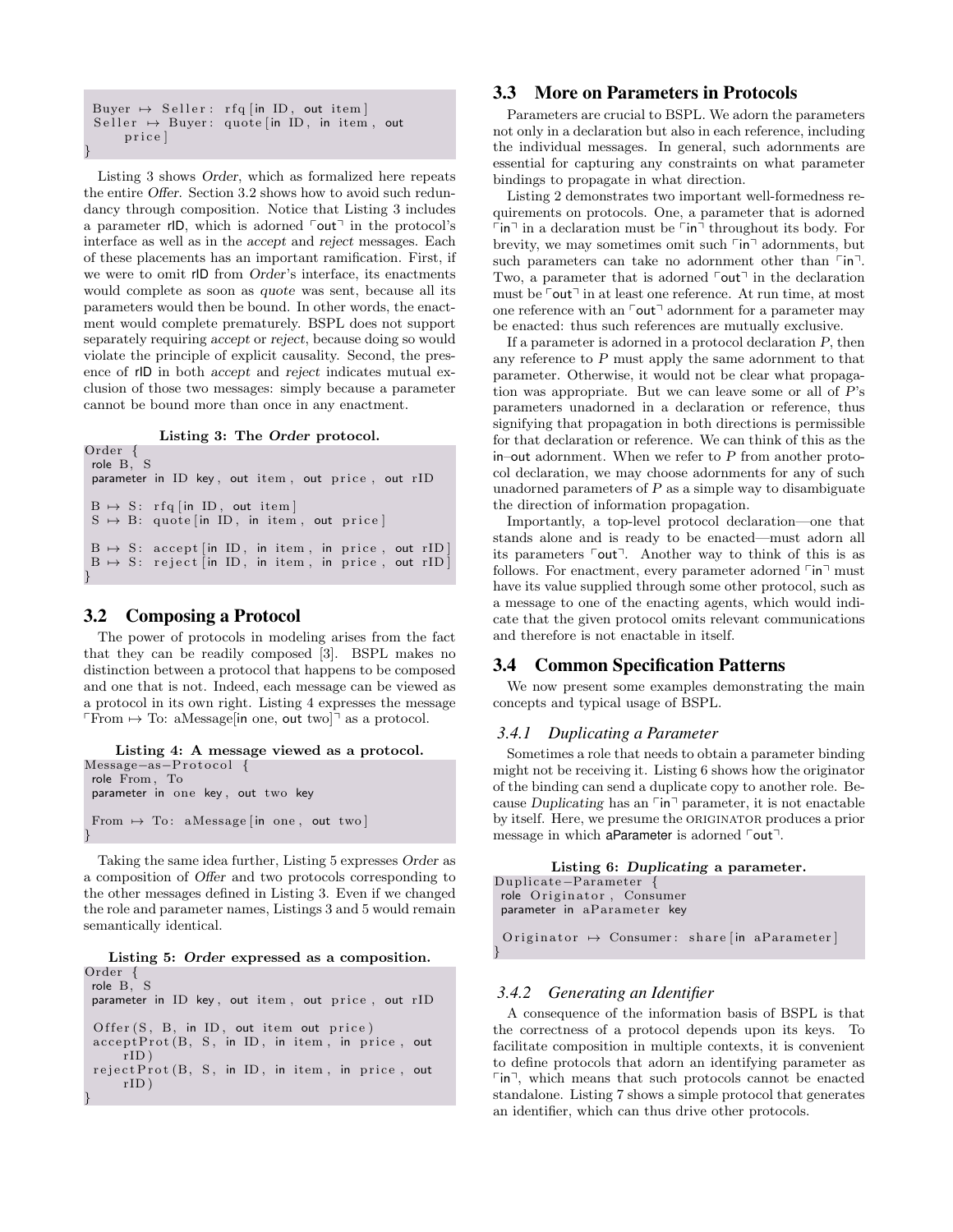Listing 7: Generating an identifier.

```
Generate-Identifier {
 role Authority, Subject
 parameter out ID key
```
Authority  $\mapsto$  Subject : announce [out ID] }

#### *3.4.3 Local Parameters*

A local parameter occurs within a protocol declaration but is not exposed in its public interface. Often, such a parameter may be essential for carrying out the desired interaction and thus would be included in underlying messages, but may not feature as an essential public interface of a protocol. Listing 8 shows a variant of Purchase in which the destination address is computed and used, but not deemed relevant for exposing from the overall interaction. Hence, if we were to refer to this Purchase variant from another declaration, we would not be able to refer to address.

Listing 8: Variant of Purchase with hidden **address**. Purchase {

role B, S, Shipper parameter in ID key, out what, out howmuch  $Order(B, S, in ID, out what, out how much)$ Decide-Address (B, S, in ID, out address)  $\mathrm{Ship}\left( \overline{S}\, ,\ \ \mathrm{Shipper}\, ,\ \ \text{in}\ \ \mathrm{ID}\, ,\ \ \text{in}\ \ \mathrm{what}\, ,\ \ \text{in}\ \ \mathrm{address}\, \right)$ 

A local parameter must be adorned  $\lceil \text{out} \rceil$  in exactly one reference and  $\lceil \mathsf{in} \rceil$  in all the rest. Hiding a parameter has consequences on the semantics. Because only the public parameters become part of the public interface, uniqueness applies only to tuples constructed from the public parameters. Thus, although the local parameters may take on multiple values, they would have no direct effect on the outcome as defined by the protocol. Consequently, a designer should hide only the parameters that are irrelevant to the intended outcome of the interaction, and should expose all the others.

#### *3.4.4 Standing Offer*

}

This is a common business situation where we need to generate multiple messages tied to the same standing offer. Desai et al. [2] describe such a situation in the insurance domain but, lacking a proper treatment of parameters, cannot formalize it. Once an insurance policy is created, it forms a standing offer: the insurance VENDOR would process howsoever many claims the SUBSCRIBER makes. Listing 9 shows how BSPL can naturally accommodate such a protocol.

#### Listing 9: The Insurance Claims protocol (from [2]). Insurance-Claims {

```
role Vendor, Subscriber
parameter out policy NO key, out req For Claim key,
     out claimResponse
 Vendor \mapsto Subscriber: create Policy [out
     \text{policyNO}, out \text{details}]
 Subscriber \mapsto Vendor: serviceReq [in policyNO,
     out reqForClaim ]
 Vendor \rightarrow Subscripter: claimService [inpolicyNO , in reqForClaim , out
     claim Response]
}
```
Each claim refers to a unique policy and has a unique response; one policy may lead to multiple claims. Hence, we make policyNO and reqForClaim jointly the key. If necessary, we can include additional parameters to describe the policy, including its termination, in greater detail. The remaining protocols given by Desai et al. [2] involve simpler structures, such those demonstrated in the preceding sections.

### 3.5 Subtle Specification Patterns

The following patterns demonstrate the power of BSPL.

#### *3.5.1 Flexible Sourcing of* out *Parameters*

Listing 10 shows Buyer or Seller Offer, in which either the BUYER or the SELLER may generate the **price**. This protocol illustrates the distinction between a parameter being endogenous to a protocol versus being generated by one or another of the agents playing its roles. Buyer or Seller Offer involves two variants of rfq and quote, with differences in adornments of their parameters. We overload the message names since informally the names relate to meaning: the same commitment would be associated with a quote whether the price was  $\ulcorner\mathsf{in}\urcorner$  or  $\ulcorner\mathsf{out}\urcorner$  in it. We could equally well use different names. Notice that the interface of Buyer or Seller Offer is the same as that of Offer (Listing 2) since it has the same roles and parameters (with the same adornments).

| Buyer $\mapsto$ Seller: rfq [in ID, out item, nil price] |
|----------------------------------------------------------|
| Buyer $\mapsto$ Seller: rfq [in ID, out item, out price] |
|                                                          |
|                                                          |
|                                                          |
| Seller $\mapsto$ Buyer: quote [in ID, in item, in price] |
|                                                          |
|                                                          |

In Listing 10, both *quote* variants rely upon the BUYER having provided item. As a result, the BUYER speaks first. The BUYER may announce the **price** or not, by choosing the appropriate variant of rfq. The two variants of rfq are mutually exclusive because they have incompatible adornments for price: thus at most one of them can be sent. Likewise, the two variants of quote are mutually exclusive. In essence, the choice is the BUYER's and the SELLER follows along. This is the reason we introduce the  $\lceil$ nil $\rceil$  adornment on price in rfq. Upon receiving a  $\lceil$  nil $\rceil$  price, the seller would not be able to send quote without generating the price locally.

#### *3.5.2* in*-*out *Polymorphism*

}

Let us consider Flexible Offer, which can apply both where the price is exogenous (supplied) and where it is endogenous (computed by the protocol). We do so by omitting the adornment on price. Then, as Listing 11 shows, we need to provide alternatives so that each of the possible adornments of price is enactable.

If a reference to Flexible Offer adorns price  $\lceil \ln \rceil$ , the only possible enactment is when b sends an rfq specifying the price to s, who responds with a quote. Alternatively, if a reference adorns price  $\lceil \text{out} \rceil$ , B must send an rfq without specifying the price to s, who responds with a quote that specifies the price. That is, price is determined either from the reference (when it is referenced as  $\lceil \mathsf{in} \rceil$ ) or by s (when it is referenced as  $\lceil \text{out} \rceil$ ). And, qID helps ensure that the enactment remains incomplete until quote occurs.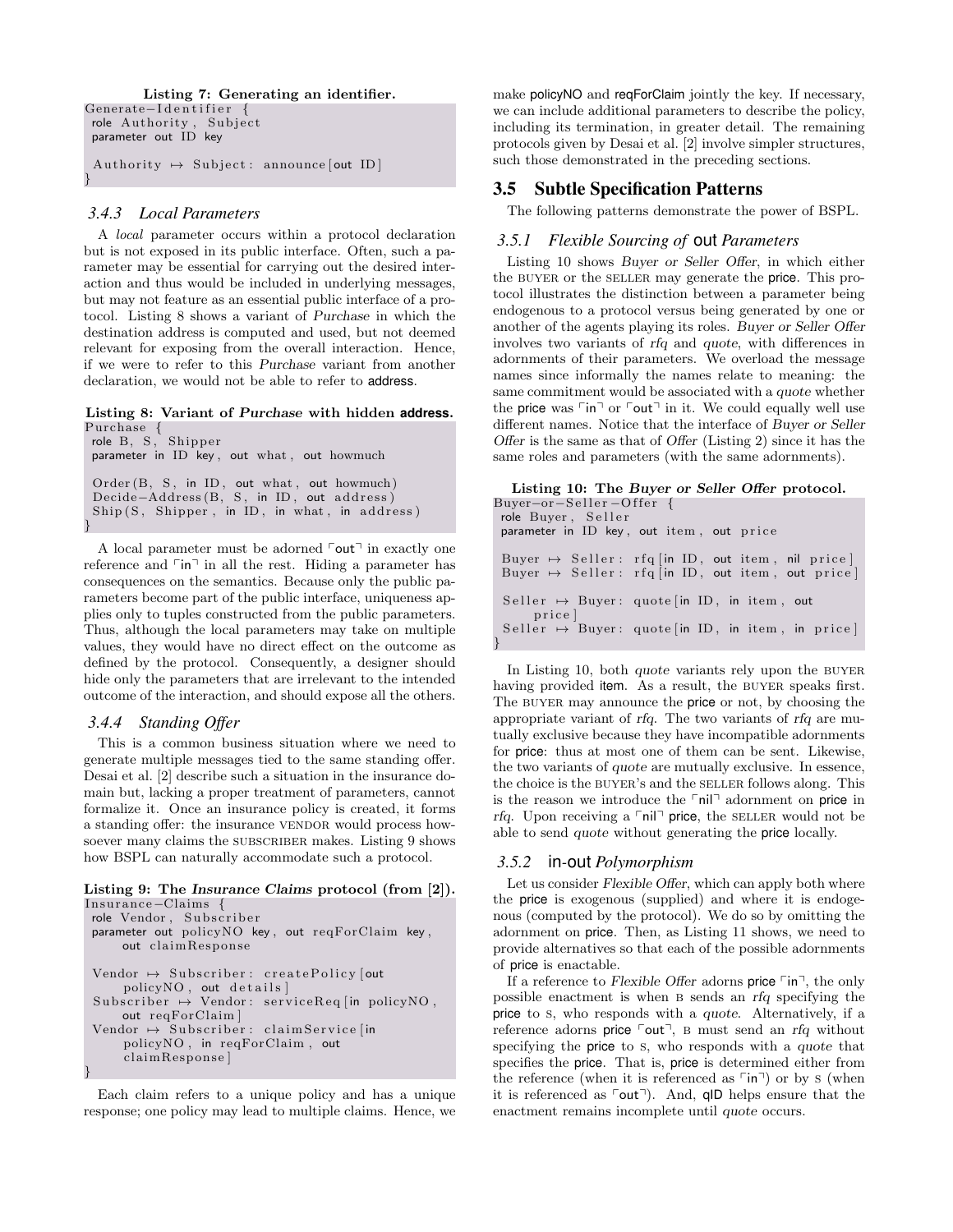```
Listing 11: Flexible Offer: price as in or out.
Flexible-Offer {
 role B, S
 parameter in ID key, out item, price, out qID
 \text{B} \; \mapsto \; \text{S}: \; \; \text{rfq} \; \big[ \hspace{0.1cm} \text{ID} \, , \; \; \text{out} \; \; \text{item} \; , \; \; \text{nil} \; \; \text{price} \, \big]B \mapsto S: rfq [ID, out item, in price]
 S \rightarrow B: \text{ quote } [ID, \text{ in item}, \text{ out price}, \text{ out } qID]S \rightarrow B: quote [ID, in item, in price, out qID]
}
```
Listing 12 defines Offer as a simple variant of Flexible Offer. It illustrates a way to restrict the adornments of parameters without changing the logical structure of protocols. Even if we do not adorn the parameters of Flexible Offer as referenced from within Offer, there is no ambiguity, because those parameters are adorned in the declaration of Offer. Thus, when Flexible Offer is enacted, the parameters would be treated as in the declaration of Offer (qID is not used).

Listing 12: Offer as a restriction on Flexible Offer. O f f e r

role Buyer, Seller parameter in ID key, out what, out howmuch Flexible – Offer (Buyer, Seller, in ID, out what, out howmuch, out qID)

# 3.6 Specification Patterns Hinting at Meaning

These patterns demonstrate connections with meaning.

### *3.6.1 Forwarding a Copy*

}

Listing 13 shows a simple protocol that can be used to forward a parameter from one role to another. This protocol is often needed to help make a protocol enactable where a necessary parameter binding would not otherwise be known to a specified role. Notice that the functioning of this protocol relies upon meaning, namely, to ensure that the value of copy equals the value of original.

Listing 13: Forwarding a parameter value. Forward { role From , To parameter in original key, out copy From  $\mapsto$  To: forward [in original, out copy] }

#### *3.6.2 Mixed Initiative*

Listing 14 shows a protocol that supports either role taking the initiative. This protocol is inspired by the formalization of the Enhanced NetBill by Yolum and Singh [12]. In this protocol, the BUYER and the SELLER can exchange as many messages as they like with the SELLER repeatedly sending quote messages and the BUYER accept messages. Each of them has the initiative and can work independently of the other. If necessary, we can combine mixed initiative with polymorphism, as introduced in Section 3.5.2.

Listing 14: The Mixed Initiative Offer protocol. Mixed-Initiative-Offer {

```
role B, S
```
parameter in ID key, out qID key, out aID key out qItem, out qPrice, out aItem, out aPrice

 $S \rightarrow B$ : quote [in ID, out qID, out qItem, out q P rice ]  $B \mapsto S$ : accept [in ID, out aID, out aItem, out a Price] }

The meaning layer would capture that the quoted and accepted items and prices are equal. Each message would correspond to the creation of a suitable commitment to provide a specified item if paid a specified amount and to pay a specified amount if provided a specified item. Assuming each party needs a commitment from the other in order to proceed, progress will occur only when they produce their respective commitments for the same item and price. This example shows that though BSPL captures the operational aspects in a declarative manner, it seeks neither to obstruct appropriate meaning nor to substitute for meaning.

#### *3.6.3 Digressions*

Yolum and Singh [12] introduced the idea of a digression where an agent may interact differently from a protocol for some steps but later resynchronize with it. Digression applies primarily to enactments rather than to protocols, although it facilitates the refinement of protocols. BSPL naturally supports digression. As long as the parameter adornments are satisfied, a digression has no impact on the enactment of a protocol. Digressions in the sense of Yolum and Singh depend upon a notion of meaning.

### 4. SKETCH OF A SEMANTICS FOR BSPL

We give an account of how BSPL protocols may be enacted and how to determine their distributed enactability using some mathematical concepts but, for brevity, without any mathematical notation.

A protocol describes an interaction by specifying messages to be exchanged between specific roles, and by imposing a partial order on the messages. An enactment of a protocol involves each of its roles being adopted by an agent, and the agents exchanging messages that the protocol specifies. Therefore, we capture the semantics of a protocol in terms of the enactments it allows. A message instantiates a message schema and is precisely described by its name, sender, receiver, and bindings for each of its parameters.

We define a history of a role as a sequence of messages, in each of which the role is either the sender or the receiver. Thus the history captures the local view of an agent who might adopt the role during the enactment of a protocol.

We define a *history vector* for a protocol as a vector each of whose elements is the history of a role mentioned in the protocol. A history vector is quiescent provided every message present in a sender's history is also present in its receiver's history. The fundamental causality constraint of distributed computing applies: a (receiving) role's history may contain a message reception only if the (sending) role's history contains the corresponding message emission [8]. However, we need a more sophisticated treatment of causality that captures the nature of parameters in BSPL.

The history of a role maps naturally to its local state. Notice we are interested in the local view of the public interactions, not in the internal state of an agent playing this role. Each message sent or received progresses the local state of the role, expressed in terms of the bindings of the parameters that the role knows. Specifically, a message emission is *viable* for a role if the role knows the bindings of all  $\lceil \mathsf{in} \rceil$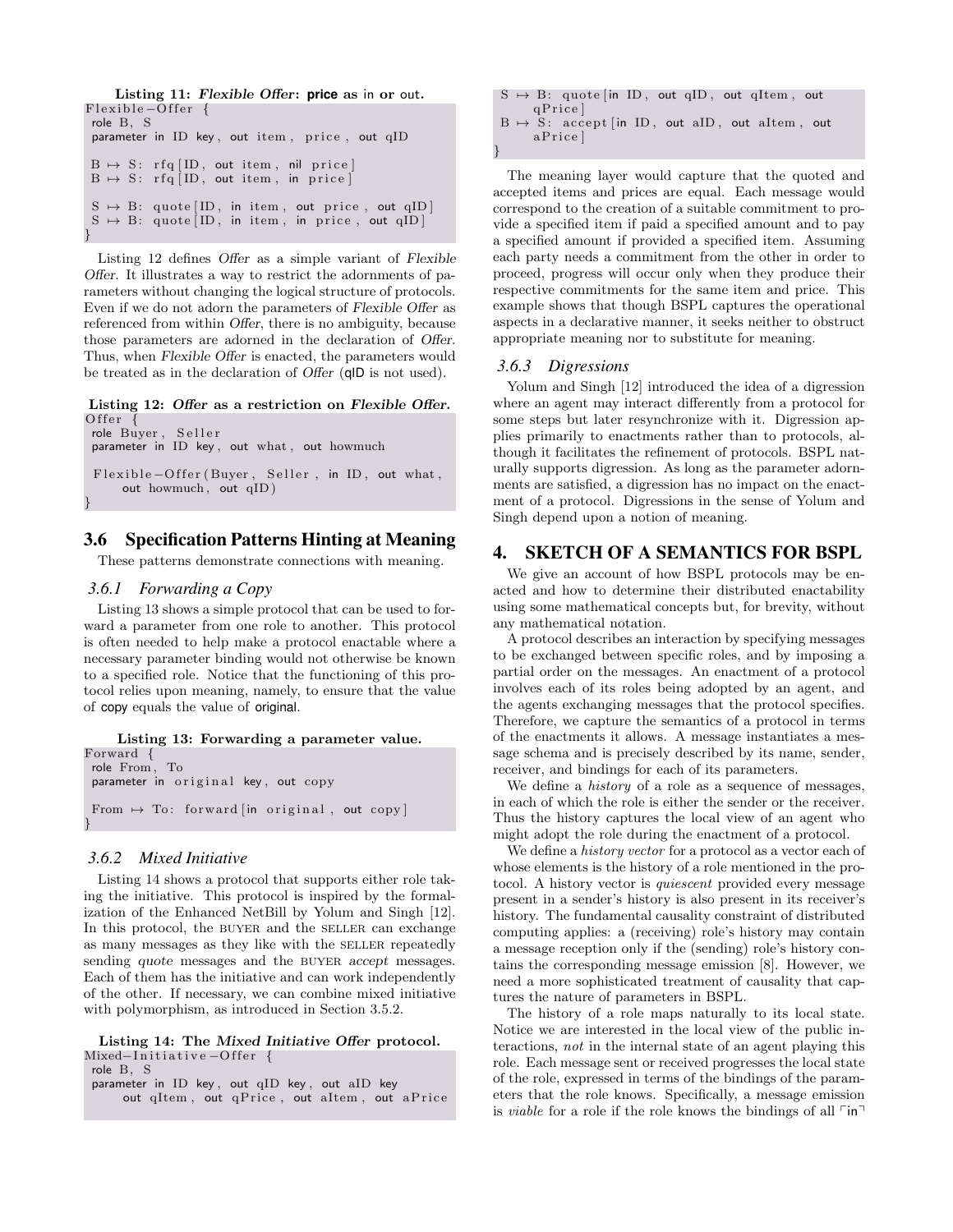parameters in that message and does not know the bindings of the  $\lceil \text{out} \rceil$  and  $\lceil \text{nil} \rceil$  parameters. In essence, it must produce the bindings for the  $\lceil \text{out} \rceil$  parameters, which it then knows (for future messages). A message reception is always viable and changes the state of the knowledge of the role, affecting the viability of future messages. A history vector is viable provided it arises from viable message emissions and receptions by the roles, i.e., by growing their local histories.

Informally, the intension of a protocol is given by the set of quiescent viable history vectors that enact it. The intension for a message is the set of quiescent viable history vectors in which it occurs. The intension of a composite protocol is the set of all viable interleavings of the history vectors in the intensions of its references. Only a protocol with an empty set of public  $\lceil \mathsf{in} \rceil$  parameters may be enacted.

To understand when an enactment is correct, consider two references that occur within the same declaration and involve one or more common parameters, and consider their respective adornments of such a common parameter.

- out–in indicates an ordering conflict: a message with  $\lceil \text{out} \rceil$ (even if nested in a reference) must precede, and the binding must propagate, to a message with  $\lceil \mathsf{in} \rceil$ .
- nil–in or nil-out indicate a knowledge conflict and as such only apply to the same role: once a role sends or receives a message with  $\lceil \text{out} \rceil$  or  $\lceil \text{in} \rceil$ , it cannot send a message with  $\lceil$ nil $\lceil$ .
- out–out indicates an occurrence conflict: at most one of the references may occur anywhere in the system.

Our semantics addresses ordering conflicts through causality and knowledge conflicts through each role's view. For occurrence conflicts, there is no general solution, but we can analyze a BSPL specification to make sure that the same role controls which of the conflicting references occurs.

### 5. EVALUATION: CASE STUDY

We consider foreign exchange transactions, as formalized by Desai et al. [1]. Bilateral Price Discovery or BPD involves a taker sending a priceRequest to a maker, who responds with a priceResponse. Each message specifies a number of parameters, which for clarity we reduce to two parameters: query and result. Listing 15 shows the strikingly simple BSPL formalization of BPD.

#### Listing 15: The Bilateral Price Discovery protocol. BPD {

```
role Taker , Maker
 parameter out reqID key, out query, out result
 {\rm Taker}\ \mapsto\ {\rm Maker}\colon\ {\rm priceRequest}\ [{\rm out}\ {\rm reqID}\ ,\ {\rm out}query ]
 Maker \mapsto Taker: priceResponse [in reqID, in
      query, out result]
}
```
Desai et al. identify constraints under which a priceResponse message may not occur. These complicate Desai et al.'s specification, but Listing 15 captures them naturally: (1) "No priceRequest with a matching reqID has happened" (BSPL: adorn reqID (and query) as  $\lceil \cdot \ln \rceil$  on priceResponse and as  $\lceil \text{out} \rceil$  on priceRequest); (2) "A priceResponse with identical parameters has happened" (BSPL: automatic since repetitions are superfluous); (3) "A priceResponse with the same ID but a different result ... is happening simultaneously" (BSPL: mark reqID as a key); and (4) like  $\#3$  above but for other messages (BSPL: handle as above).

Consider Desai et al.'s [1] discussion of multilateral price  $discovery (MPD)$ , in which a TAKER interacts with a MAKER via an intermediary exchange. Intuitively, it makes sense that MPD is a composition of BPD with itself. Odell et al. [10] informally discuss the concept of nesting in AUML, wherein an agent playing a role in one protocol may participate in additional protocols in the middle. In Odell et al.'s terms, the exchange would be a maker in one copy of BPD and nest the second copy of BPD. There are two shortcomings with Odell et al.'s nesting. First, it draws a false hierarchy between two protocols, placing one as subservient to the other, whereas the interactions are conceptually peers. Two, and more fundamentally, nesting is a matter of how an agent is implemented. For all that anyone knows, even in the plain BPD, a maker might be shopping for deals in the background, possibly acting as a taker in another copy of BPD. But such internally driven behaviors are not public interactions and thus are not part of the given protocol.

Desai et al. [1] offer a better solution than nesting by explicitly composing BPD with itself to produce MPD. They assert data flow axioms whereby a query parameter in one copy of priceRequest is passed to the second copy, and likewise in the reverse direction for the result from priceResponse. However, Desai et al.'s approach violates encapsulation: it opens up each copy of BPD so as to enable stating constraints on the constituent messages of each copy in order to compose them as desired.

In BSPL, MPD can be expressed in a remarkably simple manner. Listing 16 uses in-out polymorphism (Section 3.5.2) to define a Generalized BPD or GBPD, in which query and res are not adorned. We can produce a specification of BPD equivalent to Listing 15 exactly as Listing 12 defines Offer.

| Listing 16: Generalized Bilateral Price Discovery.                                                      |
|---------------------------------------------------------------------------------------------------------|
| GBPD {                                                                                                  |
| role T, M                                                                                               |
| parameter reqID key, query, res                                                                         |
| $T \mapsto M$ : priceRequest[out reqID, out query]<br>$T \mapsto M$ : priceRequest [in reqID, in query] |
| $M \mapsto T$ : priceResponse in reqID, in query, out<br>res                                            |
| $M \mapsto T$ : priceResponse [in reqID, in query, in                                                   |
| res                                                                                                     |
|                                                                                                         |

Next, Listing 17 specifies MPD as an almost trivial composition of GBPD with itself. The adornments of the parameters in the two references to GBPD are different, and ensure that the composition is correct. Notice that the encapsulation is not broken (the GBPD declaration is not revealed here) and we are not specifying the internals of any role.

#### Listing 17: Multilateral Price Discovery.

| $MPD \{$                                               |
|--------------------------------------------------------|
| role Taker, Exchange, Maker                            |
| parameter out reqID key, out query, out res            |
| GBPD(Taker, Exchange, out reqID, out query, in<br>res) |
| GBPD(Exchange, Maker, in reqID, in query, out          |
| res)                                                   |
|                                                        |